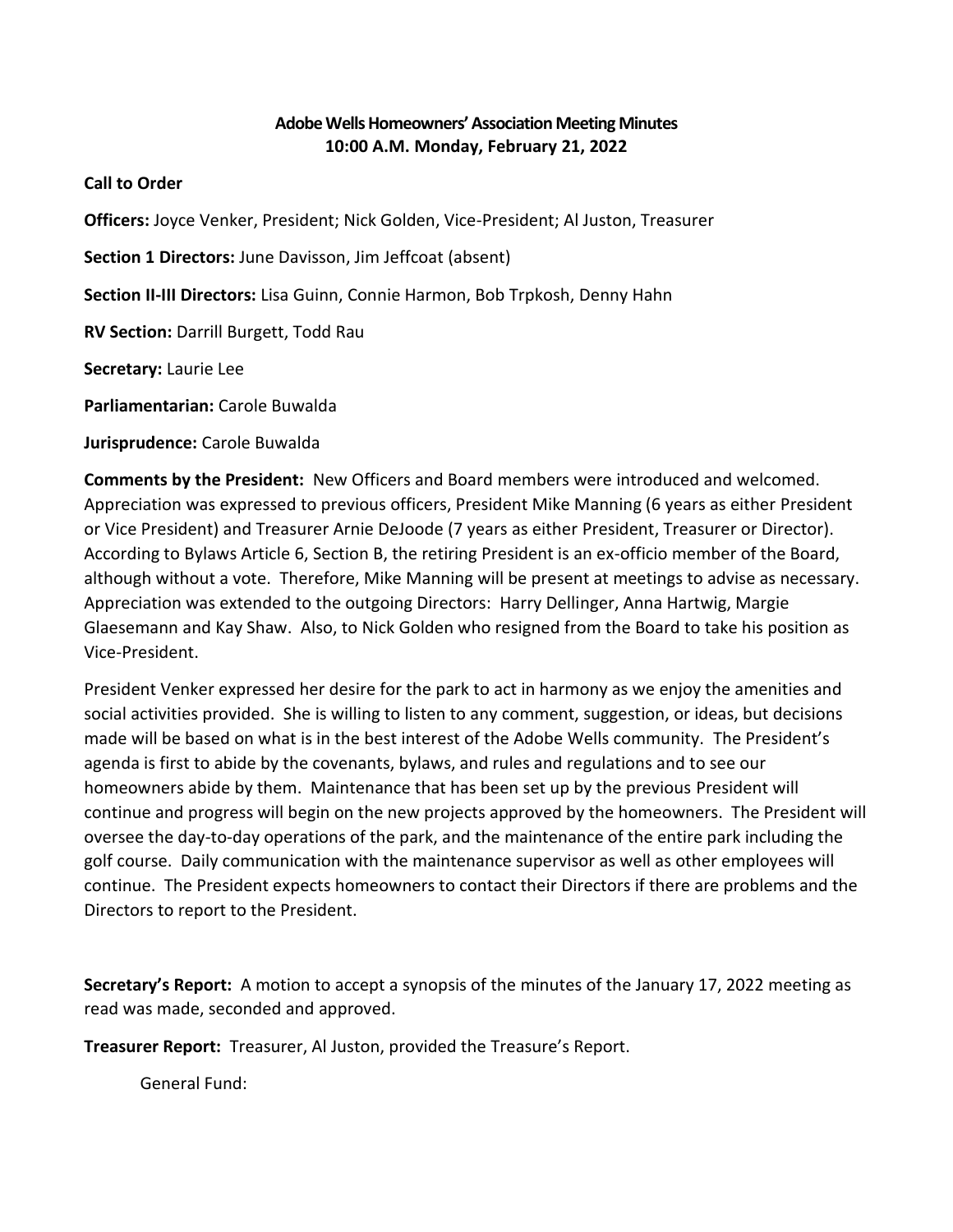- Total Fund Available: \$421.263
- Remaining Encumbered (Earmarked) Funds: \$124,151
- Net Operating Funds Available: \$297,112
- TYD: Income: \$266,766
- TYD Expenditure: \$56,612
- Net Income YTD: \$210,153

Activity Fund: \$62,355

Rental Property: \$7,783

Memorial Fund: \$2,629

A motion was made and seconded to approve the Treasurer's Report. The motion was passed, and the report will be entered into the record.

## **Old Business:**

**1. Prospective Rules Changes:** A committee was established to review the current Rules and Regulations to check for any needed updates. The minor changes recommend by the committee did not change the intent of the rules, therefore, no vote from the homeowners was needed.

**2. Update on Pumping Station Project:** The Utilities Engineering Department has not yet finalized the drawings for the project. Drawings are complete but need to be signed and sealed by the Program Engineer, Mr. Marco Ramirez. Adobe Wells Officers along with Mike Manning and Arnie DeJoode are meeting this week with Mr. Ramirez and Patrick Gray, the GIS Coordinator with the McAllen Public Utility Administration. Afterward, the city will brief the Board and then the Homeowners will be briefed.

**3. Golf Course Concerns:** The yardage markers that were moved have been replaced and the Golf Committee has developed some alternatives for the Board to consider. Nick Golden and Bob Trpkosh will meet with the Golf Chair to discuss the recommended alterations, see if there are other alternatives and report back at the next Board meeting.

**4. Meeting with Welcome Home Realty:** Clarification was provided to address misconceptions concerning the realty company. Sellers can still list with the Information Office and they will open homes to allow potential buyers to tour the homes that are listed with the information Office. In order to maintain our privacy, For Sales signs in windows of homes on the market have been taken down. Also, listings of homes for sale have been removed from the Adobe Wells website. These actions force potential buyers to go through the Information Office to see if there are properties available for sale. Anyone wanting to sell their property has the option of using any realty company they desire or listing their property in the Information Office. We have been talking with Welcome Home Realty because they primarily focus on Winter Texan Parks and 55+ communities. While Welcome Home Realty can list with MLS, they have agreed not to list Adobe Wells properties on MLS. There will be a separate sheet for Welcome Home Realty listings kept in the Information Office and our office will not offer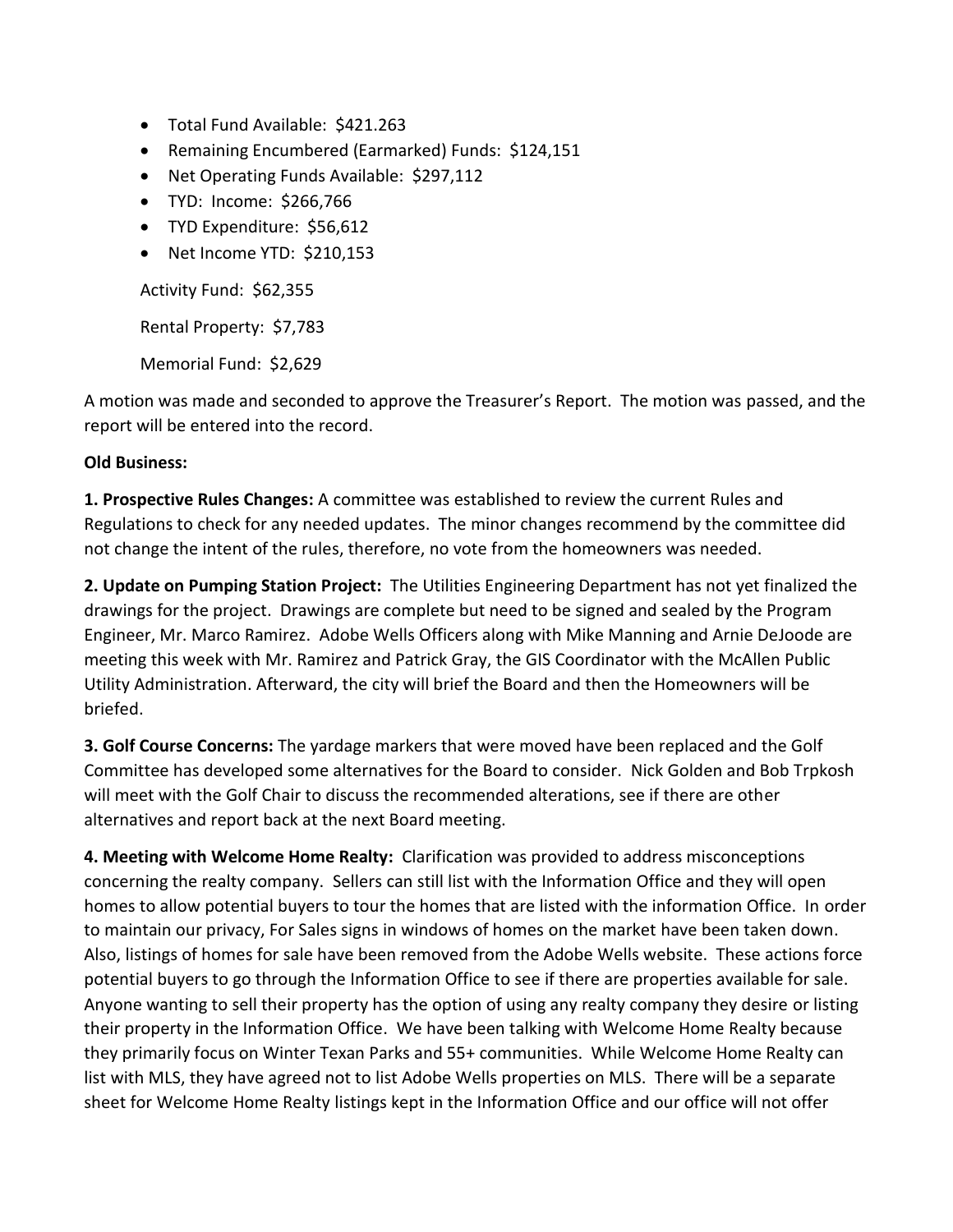tours of those properties. Currently we have one resident using Welcome Home Realty. A tour for realty agents is scheduled so they can become familiar with the park and its amenities. Copies of our governing documents have been provided so prospective buyers can be made aware of our Covenants, Bylaws, and Rules and Regulations. It is noted that there are only 3 criteria to purchase a home at Adobe Wells: 55+ to live in the park, passing a background check and only 2 residents per home. There are no controls on who looks or buys outside of those criteria. Residents' questions/comments focused on MLS listings, security, and the possibility of reposting homes for sale on the Adobe Wells website and password protecting it as is done with the Minutes of meetings.

## **New Business:**

- **1. New Golf Chairperson:** Tammy McHaney has agreed to act as the new Golf Chair beginning April 1, 2022. The Golf Committee will consist of low, medium and high handicappers. The following people have agreed to act in the respective positions.
	- Women's Golf Chair: Mary Higgins
	- Men's Golf Chair: Hans Medina
	- Summer Golf Chair: Gloria Raatz
- **2. Winter and Summer Golf Liaisons:** Rick Strozyk has agreed to be the Winter Golf Liaison and Bob Gotter the Summer Golf Liaison**.** If residents have concerns about the golf course, they should contact these gentlemen who in turn will talk to Victor. Victor had input into the choosing of these individuals.
- **3. Management and Maintenance of Golf Course:** At the January 3<sup>rd</sup> Board meeting, President Manning announced he had turned over the management and maintenance of the golf course for the remainder of his term to Victor and Rick Weisback. Both gentlemen have indicated a good working relationship and have agreed to continue this arrangement. Appreciation was expressed to Rick for his willingness to take on this responsibility.
- **4. Rental House Management:** Jim Jeffcoat has volunteered to inspect the unit with respect to maintenance.
- **5. Election Chairperson:** Carole Buwalda is resigning as the election/voting chairperson. Judy Seifert has been a teller for 8 years on the election committee and has volunteered to take this position. Appreciation was expressed to Carole for her dedication to this position.
- **6. Updating Committee Chairs for 2022-2023:** Nick Golden is working to update the Committee Chairs for the upcoming season. He will be contacting current committee chairs to determine if they wish to continue and will look for volunteers to fill any vacancies. The tentative completion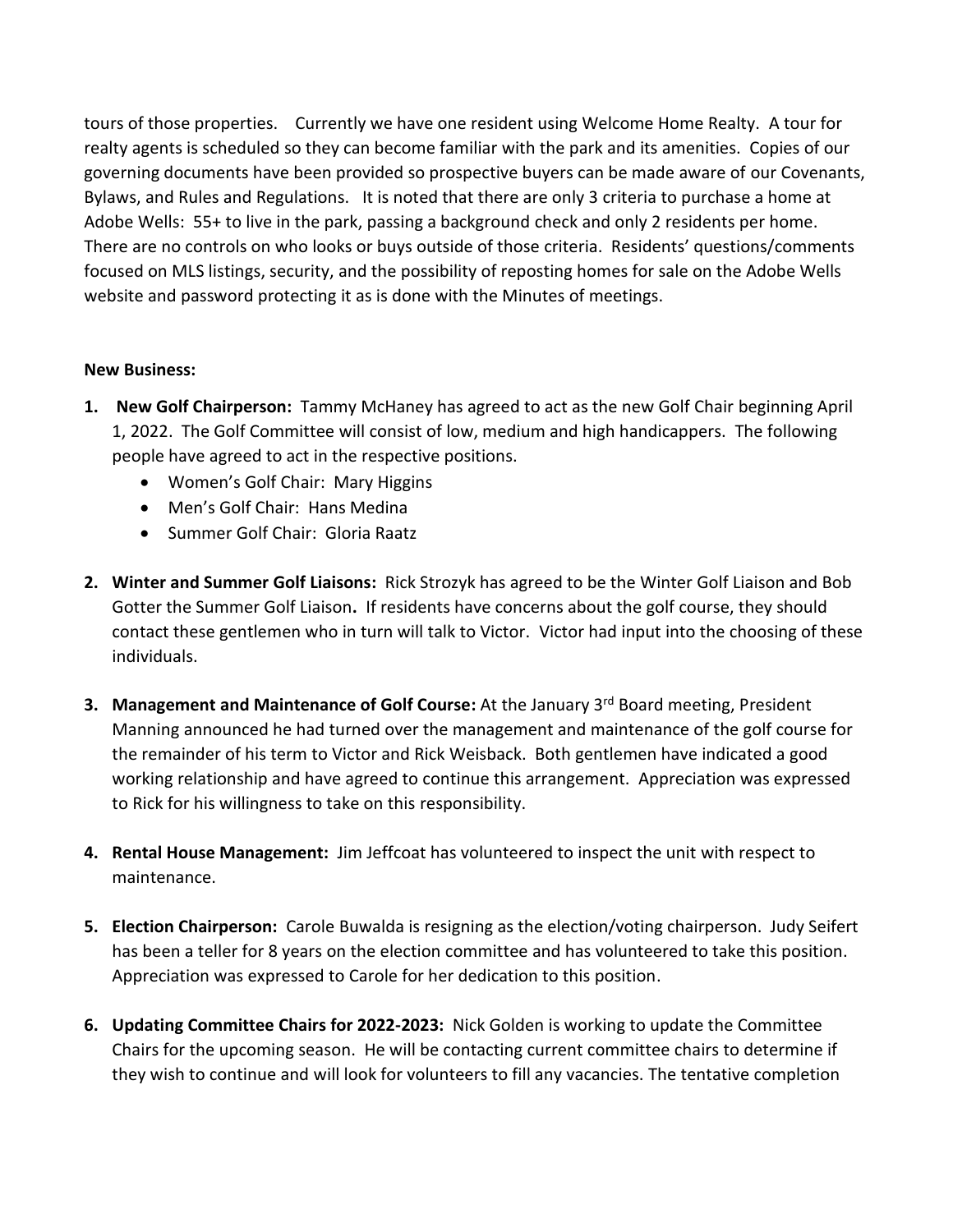date is the end of March. Twenty-one of 50 chairs have been contacted with only two indicating they did not want to continue their positions. There is a need for a new Crafts chairperson.

- **7. Rezoning of Property on the North Side**: On January 19, 2022 the McAllen Planning Commission held an open meeting to consider rezoning the farmland on the north side of Adobe Wells to multifamily residential property. After taking comments from the attendees, the Planning Commission voted to re-zone the property. There was another open meeting before the City Commissioners in February. A question was raised as to whether the sale had closed. It is felt that it is too late for Adobe Wells residents to impact the outcome of this project or the widening of Daffodil. Larry Shaw shared that in the past, residents have turned out in mass to protest other nearby developments and offer to purchase some bordering properties with no success. Some current residents attended the most recent meetings and their questions were not addressed. Mike Manning shared that we may learn more about the Daffodil Project at this week's meeting.
- **8. Daffodil Project Update:** The Daffodil widening project is continuing to progress. The city is planning to put the project out for bids in February and plans to break ground in June. While these are the City's projections, our lawyer has yet to be contacted by the city. Mike Manning and Arnie DeJoode have agreed to continue to work on the Daffodil Project and act as the points of contact with our lawyer and the City.
- **9. North Vehicle Storage Area:** Adobe Wells Rules and Regulations #29 states that storage space is available with park approval for extra vehicles, boats, trailers, motor homes, etc. These vehicles need to be correctly licensed by the respective state of the residents. Residents are reminded to register anything stored in the vehicle storage area in the business office and to keep licenses current and have item identified with an Adobe Wells sticker. The Board will be doing an inventory to see if vehicles are in compliance. If not, owners will receive a 30-day notice to comply or the vehicles will be towed.
- **10. New Security Cameras:** The new video surveillance cameras approved in the budget have been installed. A license plate security camera for the  $50<sup>th</sup>$  Street gate and another camera at the  $48<sup>th</sup>$ Street gate. This allows us to track vehicles when they are in the park. We are preparing to develop a data base of the residents' license plates thus allowing us to identity which vehicles do not belong to residents in the park.

### **Announcements:**

• Joyce Venker: